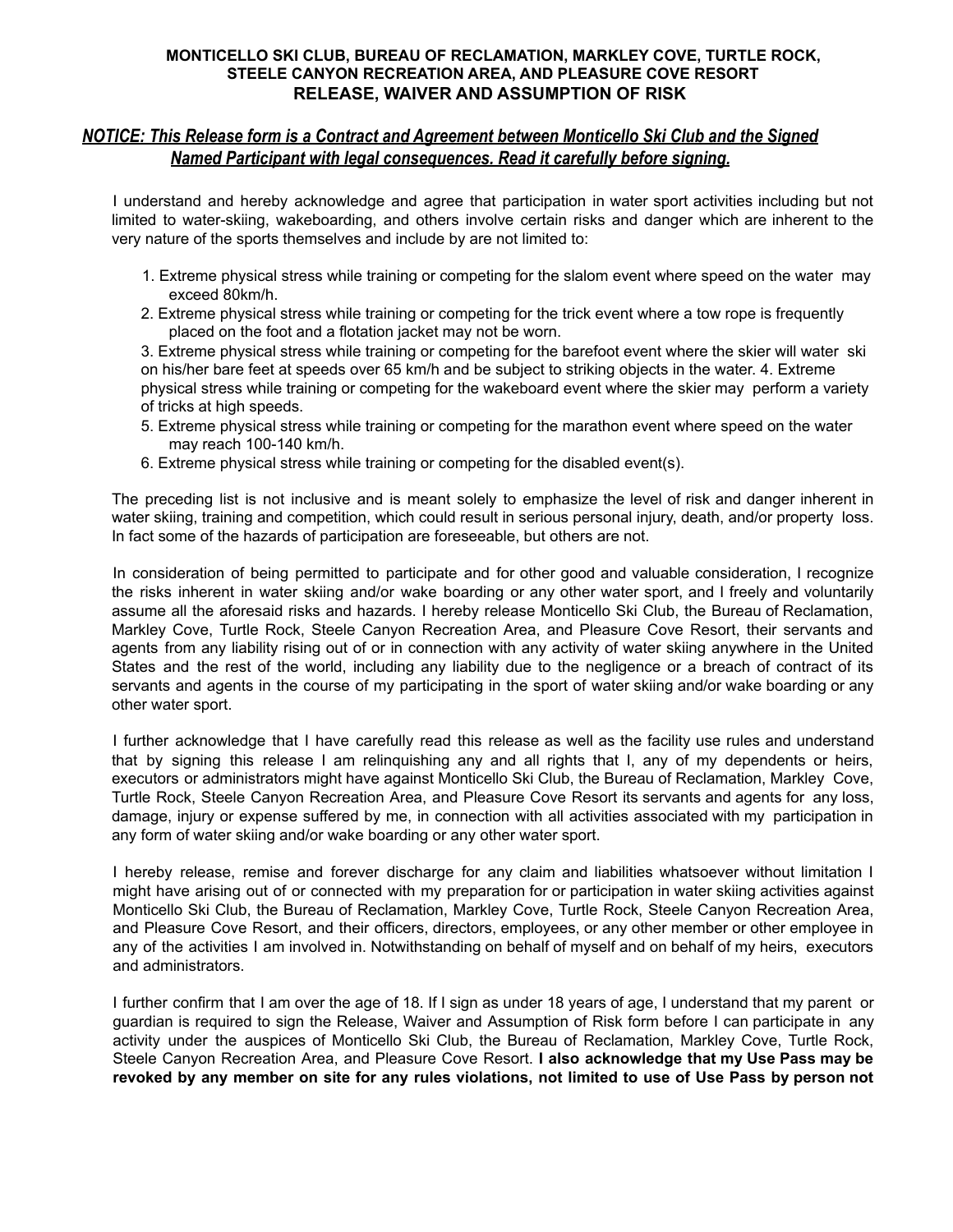**named on the Use Pass.**

### **I UNDERSTAND AND AGREE TO THE FOLLOWING CONDITION OF USE:**

**IF I, MY CHILD, OR ANY GUEST OF MINE, VIOLATE SAFE BOATING PRACTICE, CLUB RULES, CLUB SAFETY RULES, THE UNITED STATES BUREAU OF RECLAMATION CONTRACT TERMS, OR GENERAL BOATING LAWS, A BOARD MEMBER MAY IMMEDIATELY SUSPEND OR PERMANENTLY REVOKE MY USE PASS AND THAT I AM NOT ENTITLED TO ANY REFUND OF MY USE PASS FEE FOR SUCH VIOLATIONS.**

# **I FURTHER UNDERSTAND AND AGREE TO THE FOLLOWING CONDITION OF USE: ALLOWING SOMEONE ELSE TO USE MY USE PASS CARD WILL RESULT IN THE IMMEDIATE REVOCATION OF THAT CARD & I AM NOT ENTITLED TO ANY REFUND.**

I understand that Monticello Ski Club is and shall be deemed to be acting for itself and as an agent on behalf of and for the benefit of the members, officers, directors, employees, independent contractors and agents of the Association for the purposes set out in the above stated clauses of this agreement.

### *I have received, understand, accept, and promise to follow the Monticello Ski Club Dock Rules, Safety Rules, Skier's Cove Area Map Rules, and No Card Sharing Rules.*

### **Initial Here** *.*

*I understand, accept, and promise to adhere all the terms and conditions herein this Contract and Agreement:*

|                                                                                                                                                                                                          | (PLEASE PRINT CLEARLY)  |  |
|----------------------------------------------------------------------------------------------------------------------------------------------------------------------------------------------------------|-------------------------|--|
| Use Pass Holder's                                                                                                                                                                                        | Date Learne Land Age if |  |
| under 18____________                                                                                                                                                                                     |                         |  |
| <b>GUARDIAN'S</b><br>SIGNATURE                                                                                                                                                                           |                         |  |
| THIS INFORMATION MUST BE COMPLETED BY THE PURCHASER OF THE USE PASS. ALL USE PASS<br>HOLDERS MUST HAVE THEIR NAME PRINTED CLEARLY ON THE USE PASS WITH A PERMANENT<br><b>MARKER AT TIME OF PURCHASE.</b> |                         |  |
|                                                                                                                                                                                                          |                         |  |
| City, Zip                                                                                                                                                                                                |                         |  |
| <b>Phone Number</b>                                                                                                                                                                                      |                         |  |